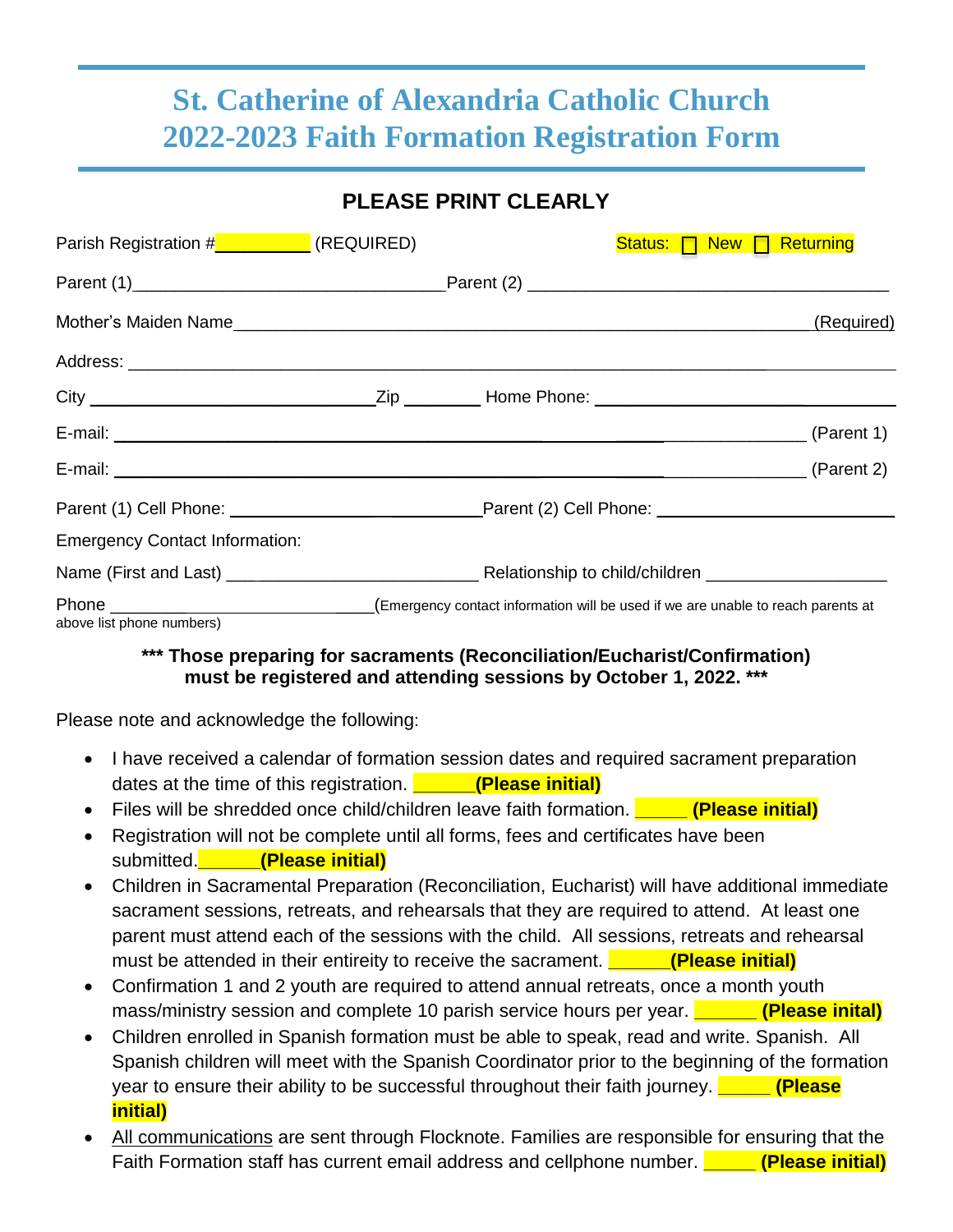**Active and Registered-** Faith Formation Parishioners who have children or for adults there is no charge to participate in our parish Faith Formation program (participants need anticipate instructional materials fee at time of registration). For RCIA, Confirmation, Reconciliation, or First Communion parishioners need anticipate a retreat and instructional materials fee.

**Non-Active and Registered-** Non Active and/or Registered Parishioners can anticipate a registration fee of \$110.00 (includes instructional material fee) coupled with retreat fee.

| <b>REGISTERED</b><br><b>AND ACTIVE</b><br><b>(INSTRUCTIONAL</b><br><b>MATERIALS FEE)</b> | NON-<br><b>REGISTERED</b><br><b>AND/OR ACTIVE</b><br><b>EARLY</b><br><b>REGISTRATION</b><br><b>FEES</b> | NON-<br><b>REGISTERED</b><br><b>AND/OR ACTIVE</b><br><b>REGULAR</b><br><b>REGISTRATION</b><br><b>FEES</b> | <b>SACARMENT</b><br><b>PREP RETREAT</b><br>(per attendee)<br><b>RECONCILIATION</b><br><b>AND EUCHARIST</b> | <b>CONFIRMATION</b><br><b>YEAR 1 Retreat</b> | <b>CONFIRMATION</b><br><b>YEAR 2 Retreat</b> |
|------------------------------------------------------------------------------------------|---------------------------------------------------------------------------------------------------------|-----------------------------------------------------------------------------------------------------------|------------------------------------------------------------------------------------------------------------|----------------------------------------------|----------------------------------------------|
| <b>DISCOUNT!</b><br>Up through<br>and including<br>June 23, 2022                         | <b>DISCOUNT!</b><br>Up through<br>and including<br>June 23, 2022                                        | On and after<br>June 24, 2022                                                                             | Due by<br>October 1, 2022                                                                                  | Due by<br>October 1, 2022                    | Due by<br>October 1, 2022                    |
| \$40 per participant                                                                     | 1 child - \$90.00                                                                                       | 1 child - \$110                                                                                           | \$40.00                                                                                                    | \$60.00                                      | \$80.00                                      |
| ********************                                                                     | 2 children - \$170                                                                                      | 2 children - \$200                                                                                        | \$40.00                                                                                                    | \$60.00                                      | \$80.00                                      |
| On and after<br>June 24, 2022                                                            | 3 children - \$230                                                                                      | 3 children - \$280                                                                                        | \$40.00                                                                                                    | \$60.00                                      | \$80.00                                      |
| \$60 per participant                                                                     | 4 children - \$280                                                                                      | 4 children - \$350                                                                                        | \$40.00                                                                                                    | \$60.00                                      | \$80.00                                      |

#### **\$35.00 non-refundable fee per child will be charged for disenrollment on or before September 1, 2022. Disenrollment after September 1, 2022 will not be eligible for refund. Registration fees are non-transferable.**

#### **Retreat fees and instructional materials fees are non-refundable and non-transferable**

Participation in the religious education program is only one part of your family's responsibility as members of the St. Catherine of Alexandria Catholic Church (Temecula) community. At Baptism you, as parents or godparents, promised to bring your child up in the Catholic faith; that means teaching him/her how to pray, how to worship, and how to serve others as parents are the first catechists of their children.

#### Required documents to complete registration:

- □ Completed Registration form
- $\Box$  Birth Certificate (RCIA-Over the age of 7 and preparing for baptism)
- □ Baptismal Certificate (Ongoing Formation, Reconciliation, Eucharist)
- □ Eucharist Certificate (Confirmation)
- □ Completed SCA Safety and Pick Up/Drop Off Policy
- □ Completed Parent Medical and Liability Release Statement
- □ Completed Emergency Contact Form

I acknowledge that as the parent/guardian of the child/children that I am registering for formation it is my responsilibity to provide the Faith Formation staff with the above listed documents to complete the registration process.

I acknowledge that the guidelines and information contained on registration documents are true and accurate.

Signature: \_\_\_\_\_\_\_ Date: \_\_\_\_\_\_\_\_\_

#### **Office Use:**

| <b>Payment Received</b>                    | <b>Entered in Parishsoft</b> | <b>Entered into Flocknote</b> |
|--------------------------------------------|------------------------------|-------------------------------|
| <b>Entered into Billing/Tuition Module</b> |                              | <b>File Created/Updated</b>   |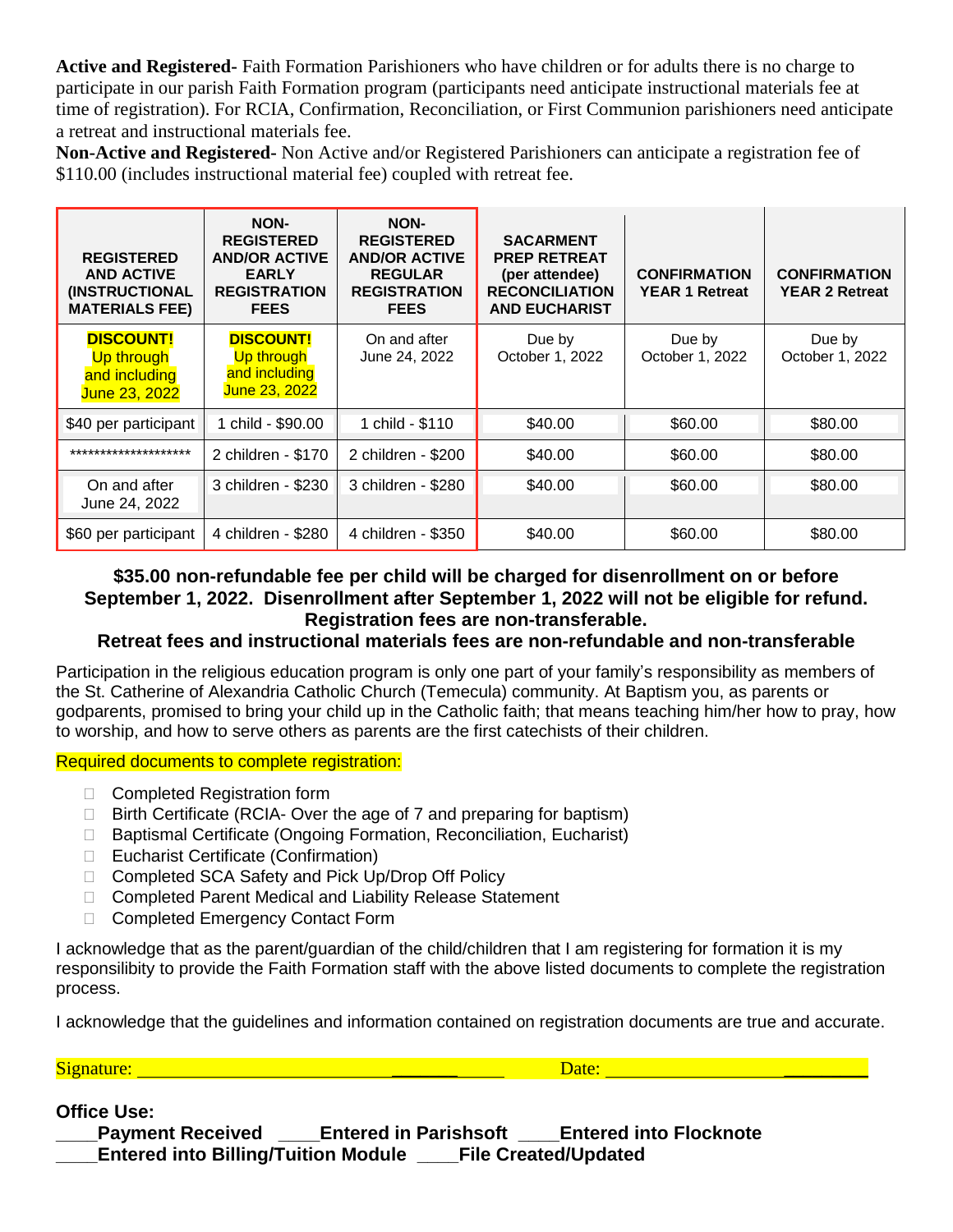#### **Participant Information:**

Participant (1) \_\_\_\_\_\_\_\_\_\_\_\_\_\_\_\_\_\_\_\_\_\_\_\_\_\_\_ Date of Birth \_\_\_\_\_\_\_\_\_\_\_\_\_\_\_\_\_\_ Grade \_\_\_\_\_\_ **OPTION 1 OPTION 2 OPTION 3 OPTION 4 OPTION 5** Grades K-8 Monday Evening (Spanish) 6:00 - 7:00 PM Grades ALL 9-12 Tuesday Evening + Monthly Mass/YM Session 6:00-7:30PM Grades K-8 Wednesday Evening 6:00-7:00 PM Grades 2-8 Thursday Evening 6:00-7:00 PM RCIA Sunday 10am Mass with Dismissal/formation (9:45-11:30AM) Sacramental Prep (Needs Reconciliation/Eucharist) \_\_\_\_\_\_\_\_\_ Confirmation Retreat \_\_\_\_\_\_ Total= **\_\_\_\_\_\_\_\_\_\_\_\_\_\_\_\_\_\_\_\_\_\_\_\_\_\_\_\_\_\_\_\_\_\_\_\_\_\_\_\_\_\_\_\_\_\_\_\_\_\_\_\_\_\_\_\_\_\_\_\_\_\_\_\_\_\_\_\_\_** Participant (2) \_\_\_\_\_\_\_\_\_\_\_\_\_\_\_\_\_\_\_\_\_\_\_\_\_\_\_\_\_\_\_\_\_\_Date of Birth \_\_\_\_\_\_\_\_\_\_\_\_\_\_\_\_\_\_\_\_Grade \_\_\_\_\_\_\_\_\_ **OPTION 1 OPTION 2 OPTION 3 OPTION 4 OPTION 5** Grades K-8 Monday Evening (Spanish) 6:00 - 7:00 PM Grades ALL 9-12 Tuesday Evening + Monthly Mass/YM Session 6:00-7:30PM Grades K-8 Wednesday Evening 6:00-7:00 PM Grades 2-8 **Thursday Evening** 6:00-7:00 PM RCIA Sunday 10am Mass with Dismissal/formation (9:45-11:30AM) Sacramental Prep (Needs Reconciliation/Eucharist) **Confirmation Retreat** Total= **\_\_\_\_\_\_\_\_\_\_\_\_\_\_\_\_\_\_\_\_\_\_\_\_\_\_\_\_\_\_\_\_\_\_\_\_\_\_\_\_\_\_\_\_\_\_\_\_\_\_\_\_\_\_\_\_\_\_\_\_\_\_\_\_\_\_\_\_\_** Participant (3) \_\_\_\_\_\_\_\_\_\_\_\_\_\_\_\_\_\_\_\_\_\_\_\_\_\_\_ Date of Birth \_\_\_\_\_\_\_\_\_\_\_\_\_\_\_\_\_\_ Grade \_\_\_\_\_\_ **OPTION 1 OPTION 2 OPTION 3 OPTION 4 OPTION 5** Grades K-8 Monday Evening (Spanish) 6:00 - 7:00 PM Grades ALL 9-12 Tuesday Evening + Monthly Mass/YM Session 6:00-7:30PM Grades K-8 Wednesday Evening 6:00-7:00 PM Grades 2-8 Thursday Evening 6:00-7:00 PM RCIA Sunday 10am Mass with Dismissal/formation (9:45-11:30AM) Sacramental Prep (Needs Reconciliation/Eucharist) \_\_\_\_\_\_\_\_\_ Confirmation Retreat \_\_\_\_\_\_ Total= \_\_\_\_\_\_\_ **\_\_\_\_\_\_\_\_\_\_\_\_\_\_\_\_\_\_\_\_\_\_\_\_\_\_\_\_\_\_\_\_\_\_\_\_\_\_\_\_\_\_\_\_\_\_\_\_\_\_\_\_\_\_\_\_\_\_\_\_\_\_\_\_\_\_\_\_\_** Participant (4) **Date of Birth**  $\Box$  Date of Birth  $\Box$  Grade  $\Box$ **OPTION 1 OPTION 2 OPTION 3 OPTION 4 OPTION 5** Grades K-8 Monday Evening (Spanish) 6:00 - 7:00 PM Grades ALL 9-12 Tuesday Evening + Monthly Mass/YM Session 6:00-7:30PM Grades K-8 Wednesday Evening 6:00-7:00 PM Grades 2-8 **Thursday Evening** 6:00-7:00 PM RCIA Sunday 10am Mass with Dismissal/formation (9:45-11:30AM) Sacramental Prep (Needs Reconciliation/Eucharist) \_\_\_\_\_\_\_\_\_ Confirmation Retreat \_\_\_\_\_\_\_ Total= \_\_\_\_\_\_\_ **\_\_\_\_\_\_\_\_\_\_\_\_\_\_\_\_\_\_\_\_\_\_\_\_\_\_\_\_\_\_\_\_\_\_\_\_\_\_\_\_\_\_\_\_\_\_\_\_\_\_\_\_\_\_\_\_\_\_\_\_\_\_\_\_\_\_\_\_\_**

Sacrament preparation is a two consecutive year process: Reconciliation/Eucharist- Youth are eligible to begin preparation in the second grade (sacrament will be receive in the third grade). Confirmation: Youth must be 16 years old by April 1<sup>st</sup> of the second year of preparation.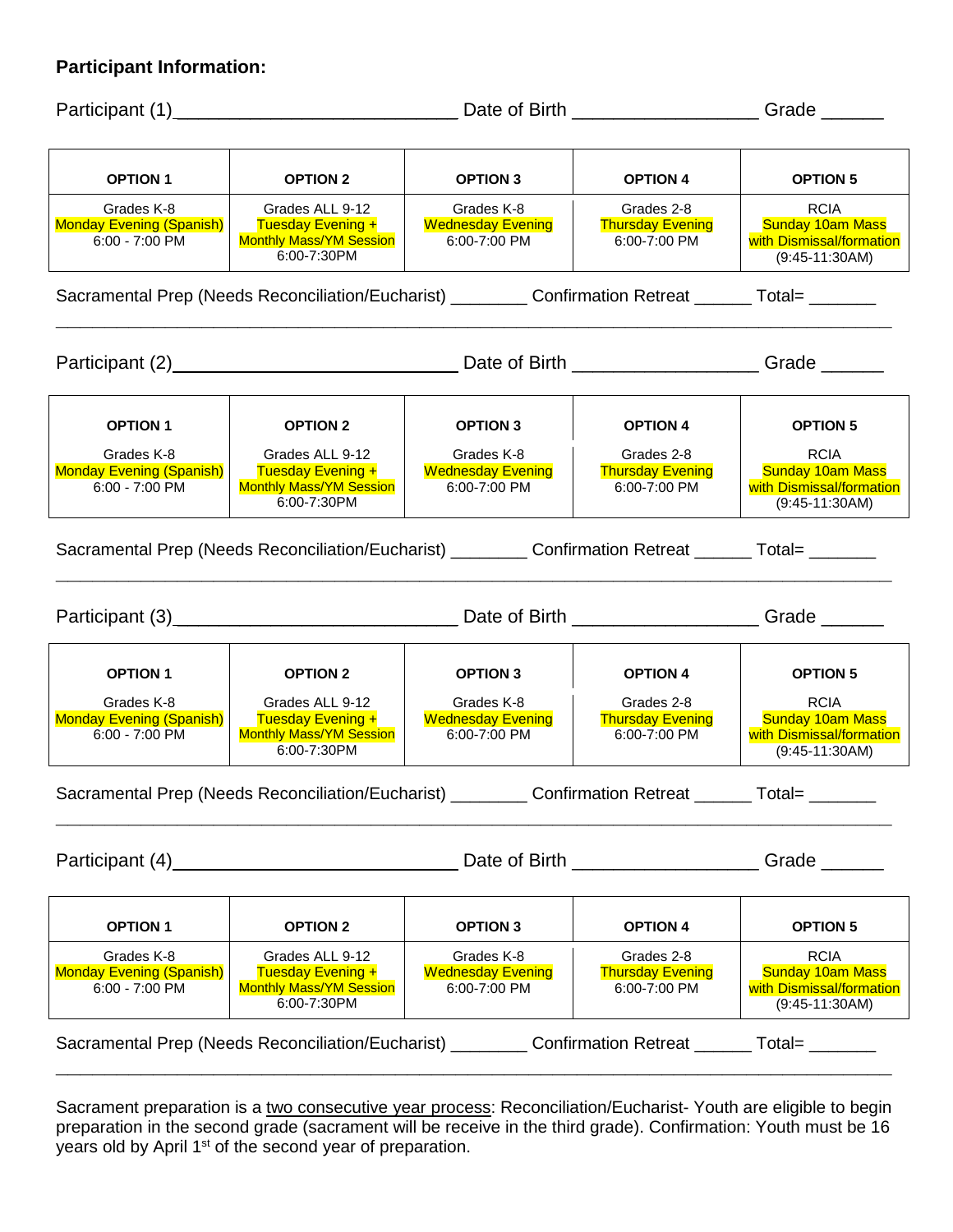# **SCA Faith Formation Safety and Pick up/Drop off Policy**

Keeping your children safe while at faith formation sessions is our parish's top priority.

While there are several safety measures currently in place designed to safeguard students and to affect positive student learning in the classroom one of the most important is to have a competent, responsible adult (over the age of 18 years old) sign each child in and out of class. This is one positive way of not only protecting our children but also to keep a vigilant eye on the overall religious education program.

In our parish, your children come first. Thank you for entrusting them to our care. In accordance with the directives of the Diocese of San Bernardino, the policy for signing children in and out of faith formation sessions is as follows and pertains to all children/youth in the elementary, middle school and high school programs:

- Parents are required to sign in children in upon arrival and out prior to leaving the each session.
- Children must be accompanied by an adult at all times. Parents must accompany their child to class, restrooms, etc. when they are not in the care of the faith formation catechists
- If you arrive late for your child's session; you will sign your child in with the appropriate staff or volunteer and your child will be taken to class by staff or volunteers.
- Only persons listed on the emergency card as approved person(s) will be permitted to pick up children from sessions
- Any participant not picked within 10 minutes of the end of session will be brought to the youth center with RE Staff.

#### HIGH SCHOOL ONLY:

- Drop off and pick up must be done on the back side of the campus
- If youth arrange their own transportation (i.e., drives themselves to sessions) I permit my child to sign themselves in and out of sessions with the understanding that my child will park in the designated area and adhere to all set policies of the program. I ensure that my child understands their responsibility in this privilege and release the Diocese of San Bernardino, St. Catherine of Alexandria Catholic Church, its leaders, employees and volunteers from all liability
- Youth (not driving) signing him/her self in and out of formation. I permit my child to sign themselves in and out of sessions and I will ensure that my child understands their responsibility in this privilege and release the Diocese of San Bernardino, St. Catherine of Alexandria Catholic Church, its leaders, employees and volunteers from all liability.

\_\_\_\_\_\_\_\_\_\_\_\_\_\_\_\_\_\_\_\_\_\_\_\_\_\_\_\_\_\_\_\_\_\_\_\_\_\_\_\_\_\_\_\_\_\_\_\_\_\_\_\_\_\_\_\_\_\_\_\_\_\_\_\_\_\_\_\_\_\_\_\_\_\_\_\_\_\_\_\_\_\_

- Non-adherence to parish policy will result in loss of said privileges which would then require the youth's parent to sign them in and out weekly.
- Email Address of youth for formation/ministry communications. REQUIRED

I have read and agree to the above listed policies and procedures.

| Printed Name of Child/Youth              | (One form is required per youth)                                                                                                                                                                                              |
|------------------------------------------|-------------------------------------------------------------------------------------------------------------------------------------------------------------------------------------------------------------------------------|
| Signature of Child/Youth                 | Date and the same state of the same state of the same state of the same state of the same state of the same state of the same state of the same state of the same state of the same state of the same state of the same state |
| Printed Name of Parent or Legal Guardian |                                                                                                                                                                                                                               |
| Signature of Parent of Legal Guardian    | Date                                                                                                                                                                                                                          |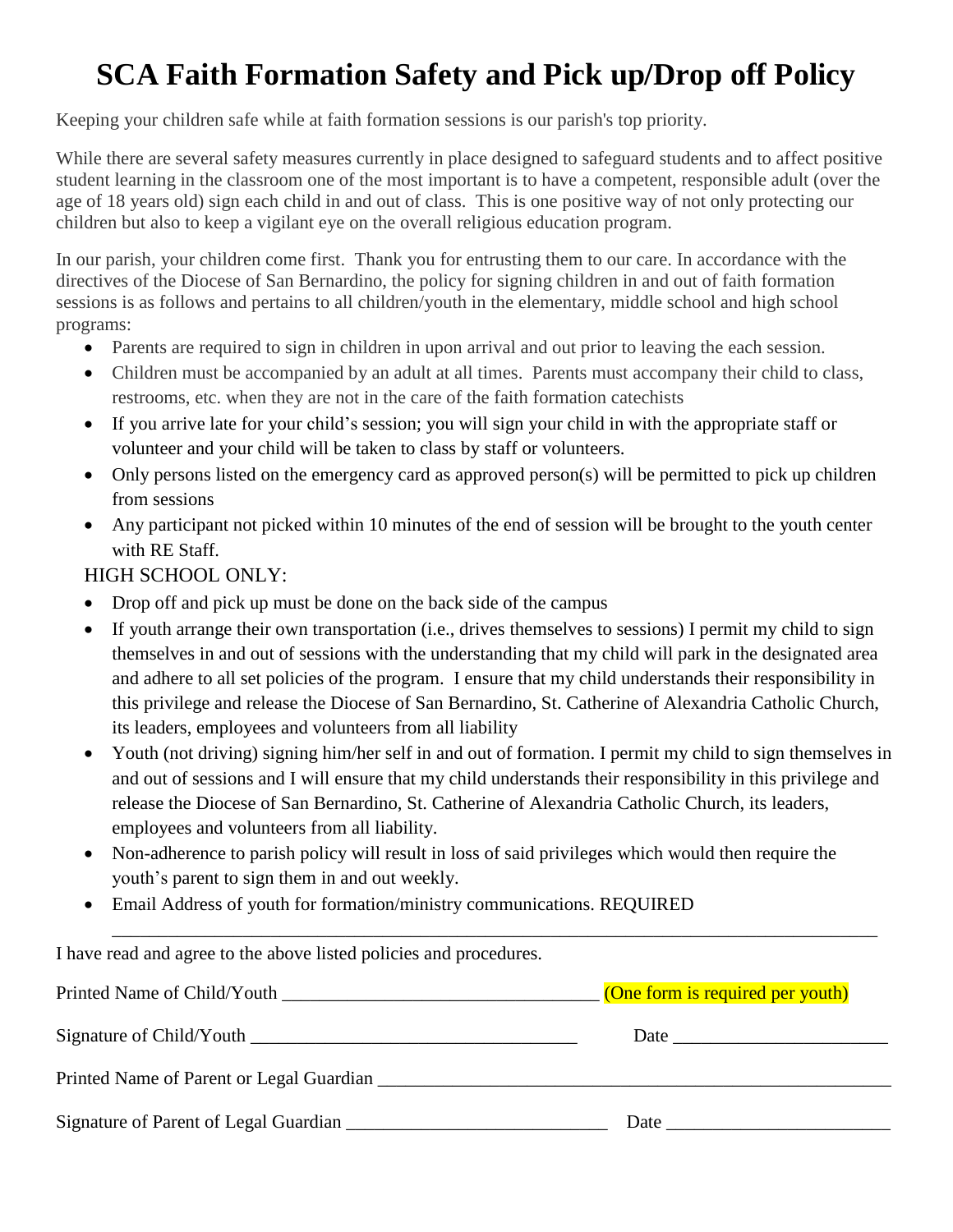## **PARENT MEDICAL AND LIABILITY RELEASE STATEMENT CODE OF CONDUCT and PHOTO RELEASE**

|                   | DIOCESE OF SAN BERNARDINO 1201 E. Highland Ave, San Bernardino, Ca 92404-4641 (909) 475-5167<br>CATHOLIC MUTUAL GROUP 2724 Waterman Ave Ste. J, San Bernardino, CA 92404-4641 (909) 883-6001<br>Ministry with Youth Office 1201 E. Highland Ave, San Bernardino, Ca 92404 (909) 475-5167                                                                                                                                                                                                                  |  |  |  |  |
|-------------------|-----------------------------------------------------------------------------------------------------------------------------------------------------------------------------------------------------------------------------------------------------------------------------------------------------------------------------------------------------------------------------------------------------------------------------------------------------------------------------------------------------------|--|--|--|--|
| <b>EVENT</b>      | <b>Faith Formation Sessions, Events,</b><br>Event:<br><b>Community Service and Activities</b><br>**Please check one:<br>Adult (18 and older)<br>Location:<br><b>St. Catherine of Alexandria Catholic Church</b><br>Youth (under 18)<br>41875 "C" Street, Temecula, CA 92592                                                                                                                                                                                                                               |  |  |  |  |
|                   | <b>Phone:</b><br>$(951)$ 676-4403                                                                                                                                                                                                                                                                                                                                                                                                                                                                         |  |  |  |  |
|                   | Date & Time of Activity: <b>July 1, 2022-June 30, 2023</b><br><b>Varies</b><br>Cost:                                                                                                                                                                                                                                                                                                                                                                                                                      |  |  |  |  |
|                   | Form MUST be completed in its entirety (Please Print) - One form is required per child/youth                                                                                                                                                                                                                                                                                                                                                                                                              |  |  |  |  |
|                   |                                                                                                                                                                                                                                                                                                                                                                                                                                                                                                           |  |  |  |  |
|                   |                                                                                                                                                                                                                                                                                                                                                                                                                                                                                                           |  |  |  |  |
|                   |                                                                                                                                                                                                                                                                                                                                                                                                                                                                                                           |  |  |  |  |
|                   |                                                                                                                                                                                                                                                                                                                                                                                                                                                                                                           |  |  |  |  |
|                   |                                                                                                                                                                                                                                                                                                                                                                                                                                                                                                           |  |  |  |  |
|                   |                                                                                                                                                                                                                                                                                                                                                                                                                                                                                                           |  |  |  |  |
| MEDICAL LIABILITY | Is the participant taking any over the counter or prescriptions drugs?                                                                                                                                                                                                                                                                                                                                                                                                                                    |  |  |  |  |
|                   |                                                                                                                                                                                                                                                                                                                                                                                                                                                                                                           |  |  |  |  |
|                   | I also understand that in the event medical intervention is necessary, every attempt will be made to contact immediately the persons listed<br>on this form. If I cannot be reached in an emergency during the activity dates shown on this from, I give my permission to the physician or<br>dentist selected by the activity leader to hospitalize, to secure medical treatment and/order an injection, anesthesia, or surgery for my child<br>as deemed necessary.                                     |  |  |  |  |
|                   | I understand all reasonable safety precautions will be taken at all times by: St. Catherine of Alexandria and its agents during the events and<br>activities. I understand the possibility of unforeseen hazards and know there is the inherent possibility or risk. I agree not to hold, the<br>Diocese of San Bernardino, St. Catherine of Alexandria Catholic Church, its leaders, employees and volunteers liable for damages,<br>losses, diseases, or injuries incurred by the subject of this form. |  |  |  |  |
| CONDUCT           | I understand that by signing this form I/my child agree(s) to cooperate and participate fully, that I/my child will show respect for the staff,<br>volunteers, property visited, respect for neighbor, that I/my child will show respect for the law and practice safety skills at all times. By<br>failing to meet this code of conduct, I/my child am/are aware that appropriate action may be taken and arrangements may be made for<br>immediate removal from the event.                              |  |  |  |  |
| <b>PHOTO</b>      | I hereby authorize the making of photographs, motion pictures, videotapes, recording, or other memorializing of said event and my child's<br>participation therein, and the publication and duplication or other use thereof. I hereby waive any rights to compensation or any right that I<br>otherwise might have to limit if to control such making or use.<br>$\Box$ By checking this box, I <b>DO NOT</b> authorize any photos, videotapes or recordings of my child.                                |  |  |  |  |
| PERMISSION        | Parent/ Guardian Signature Required for minors under 18<br>Date                                                                                                                                                                                                                                                                                                                                                                                                                                           |  |  |  |  |
|                   | f Deutschend Desetued                                                                                                                                                                                                                                                                                                                                                                                                                                                                                     |  |  |  |  |